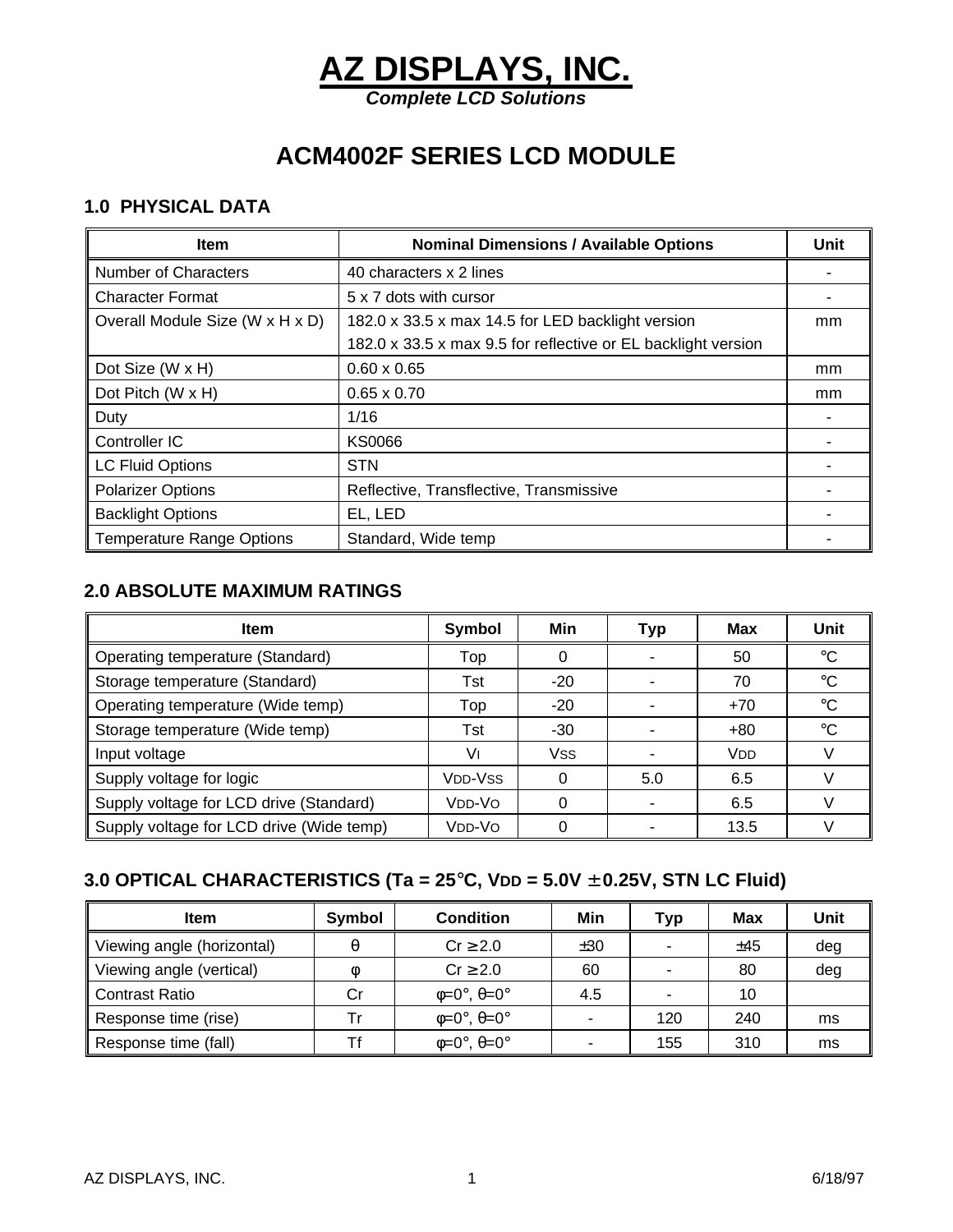# **ACM4002F SERIES LCD MODULE**

## **4.0 ELECTRICAL CHARACTERISTICS (Ta = 25**°**C, VDD = 5.0V** ± **0.25V)**

| <b>Item</b>                              | Symbol                          | <b>Condition</b>       | Min      | Typ | <b>Max</b> | Unit |
|------------------------------------------|---------------------------------|------------------------|----------|-----|------------|------|
| Supply voltage for LCD drive (Std temp)  | V <sub>DD</sub> -V <sub>O</sub> | $Ta = 25^{\circ}C$     |          | 4.6 |            | V    |
| Supply voltage for LCD drive (Wide temp) | V <sub>DD</sub> -V <sub>O</sub> | $Ta = 25^{\circ}C$     |          | 6.2 |            | V    |
| Input voltage                            | VI                              |                        | 4.75     | 5.0 | 5.25       | V    |
| Input high voltage                       | VIH                             |                        | 2.2      | ۰   | <b>VDD</b> | V    |
| Input low voltage                        | VIL                             |                        | $\Omega$ | ۰   | 0.6        | V    |
| Output high voltage                      | <b>VOH</b>                      | $IoH = 0.2mA$          | 2.4      |     |            | V    |
| Output low voltage                       | <b>VOL</b>                      | $IoL = 1.2mA$          |          | ۰   | 0.4        | V    |
| Supply current                           | <b>IDD</b>                      | $VDD=5.0V$             | ۰        |     | 3.0        | mA   |
| Input leakage current                    | <b>ILKG</b>                     |                        |          | -   | 1.0        | uA   |
| LED power supply current                 | <b>ILED</b>                     | VLED=5V, $R=3.6\Omega$ | ۰        | 220 |            | mA   |
| EL power supply current                  | IEL.                            | VEL=110VAC, 400Hz      |          | 5   |            | mA   |

#### **5.0 INTERFACE PIN CONNECTIONS**

| Pin No.        | <b>Symbol</b>         | Level                | <b>Pin Description</b>    | <b>Function</b>                    |  |
|----------------|-----------------------|----------------------|---------------------------|------------------------------------|--|
|                | <b>Vss</b>            |                      | Ground                    | 0V                                 |  |
| 2              | <b>V<sub>DD</sub></b> |                      | Supply voltage for logic  | $+5V$                              |  |
| 3              | Vo                    |                      | LCD contrast adjust       | By user                            |  |
| 4              | <b>RS</b>             | H/L                  | Register select           | H: Data; L: Instruction code       |  |
| 5              | R/W                   | H/L                  | Read / write              | H: Data read, L: Data write        |  |
| 6              | E                     | $H, H \rightarrow L$ | Enable                    | Start signal for data read/write   |  |
| $\overline{7}$ | DB <sub>0</sub>       | H/L                  | Data bit 0                | 8-bit interface                    |  |
| 8              | DB <sub>1</sub>       | H/L                  | Data bit 1                | 8-bit interface                    |  |
| 9              | DB <sub>2</sub>       | H/L                  | Data bit 2                | 8-bit interface                    |  |
| 10             | DB <sub>3</sub>       | H/L                  | Data bit 3                | 8-bit interface                    |  |
| 11             | DB4                   | H/L                  | Data bit 4                | 4-bit or 8-bit interface           |  |
| 12             | DB <sub>5</sub>       | H/L                  | Data bit 5                | 4-bit or 8-bit interface           |  |
| 13             | DB <sub>6</sub>       | H/L                  | Data bit 6                | 4-bit or 8-bit interface           |  |
| 14             | DB7                   | H/L                  | Data bit 7                | 4-bit or 8-bit interface           |  |
| 15             | A                     |                      | Anode for LED backlight   | Power supply for LED/EL backlights |  |
| 16             | K                     |                      | Cathode for LED backlight | Power supply for LED/EL backlights |  |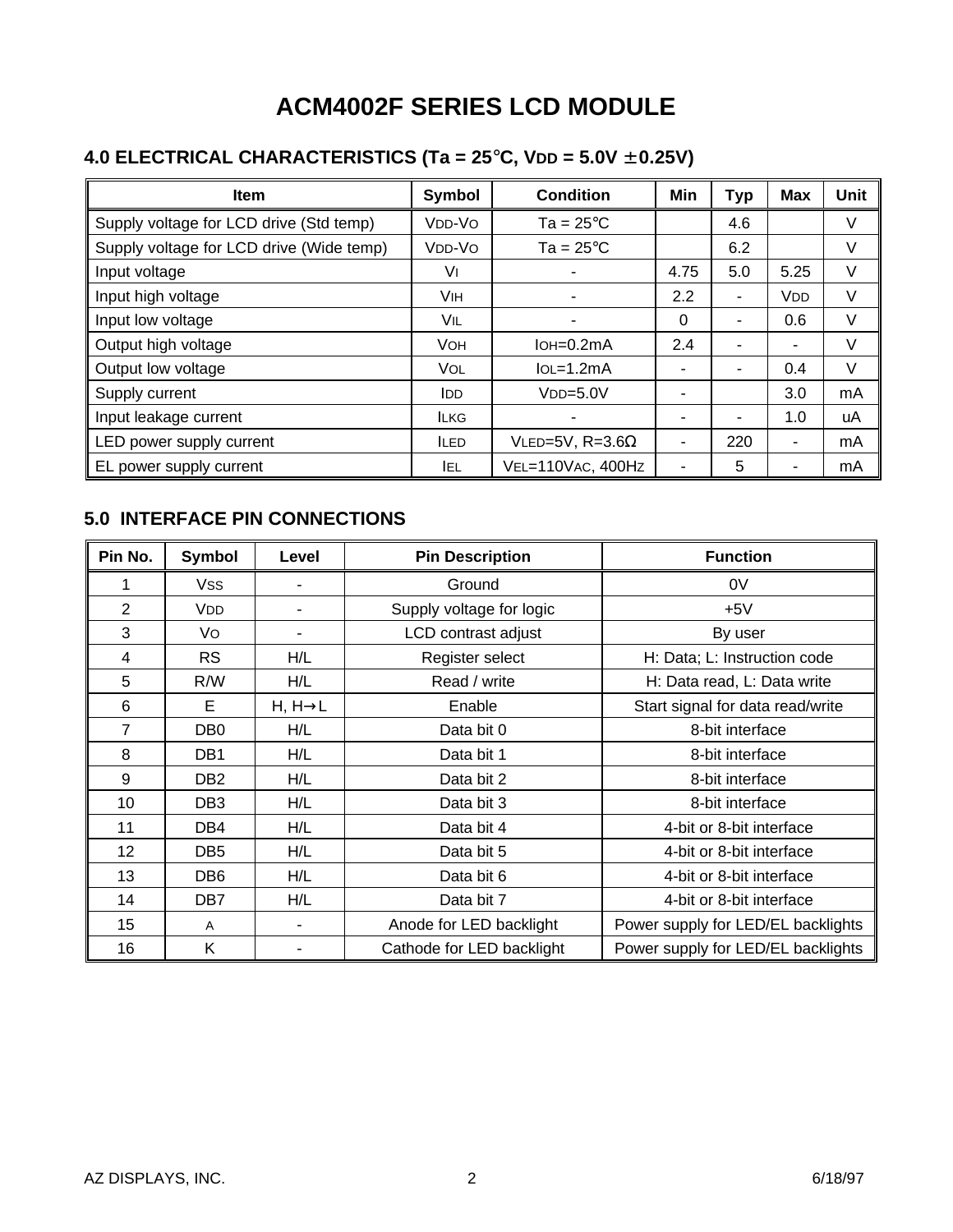## **ACM4002F SERIES LCD MODULE**



#### **7.0 BLOCK DIAGRAM**

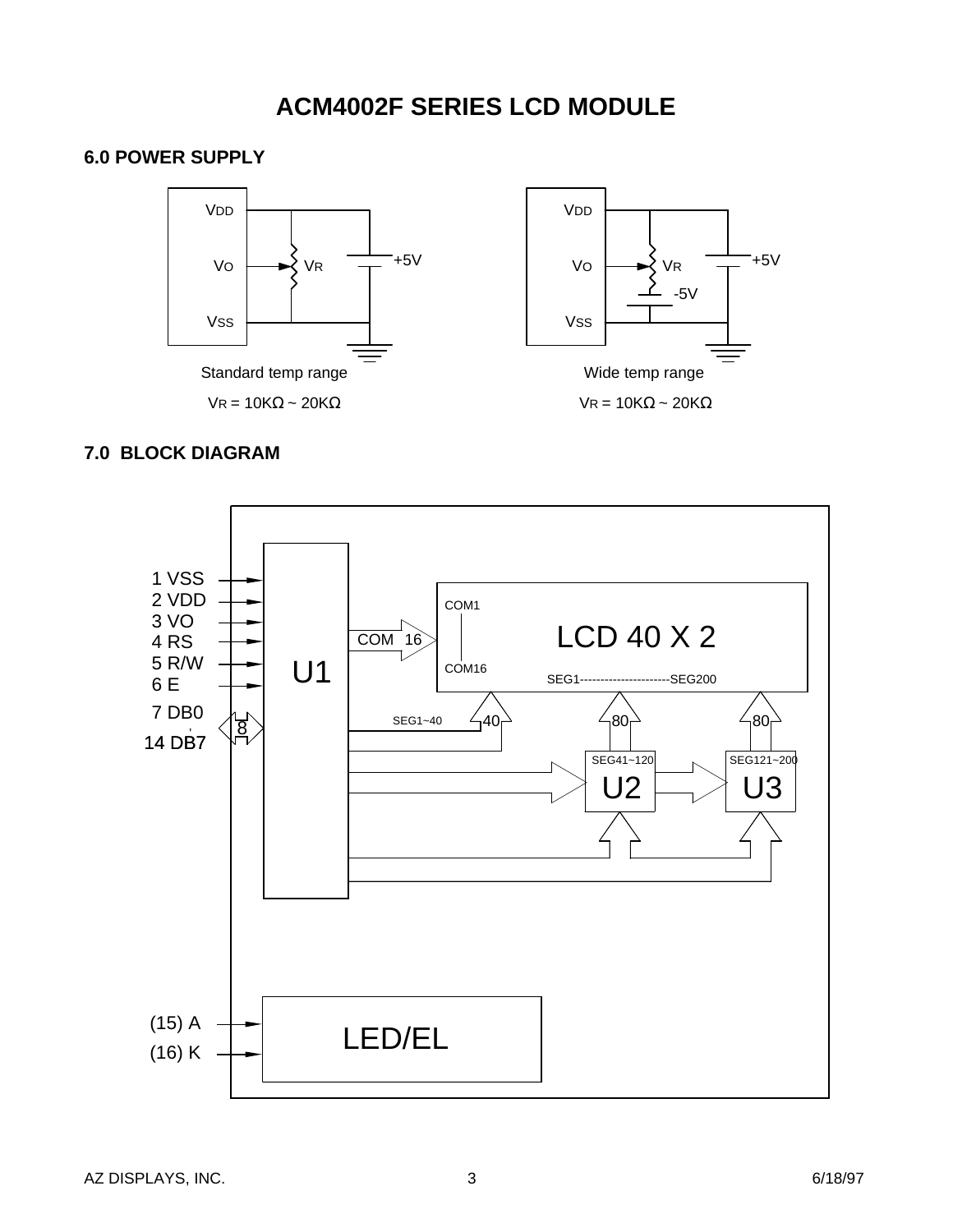# **ACM4002F SERIES LCD MODULE**

### **8.0 TIMING CHARACTERISTICS (KS0066 Controller)**

| <b>Item</b>           | Symbol              | <b>Test Condition</b> | Min. | Typ.                     | Max. | Unit |
|-----------------------|---------------------|-----------------------|------|--------------------------|------|------|
| Enable cycle time     | $t_{\rm CYC}$       | Fig. a, Fig. b        | 500  | ۰                        | ٠    | ns   |
| Enable pulse width    | $PW_{EH}$           | Fig. a, Fig. b        | 220  | ٠                        | ۰    | ns   |
| Enable rise/fall time | $t_{Er}$ , $t_{Ef}$ | Fig. a, Fig. b        |      | ٠                        | 25   | ns   |
| RS, R/W set up time   | t <sub>AS</sub>     | Fig. a, Fig. b        | 40   | ٠                        | ٠    | ns   |
| RS, R/W hold time     | $t_{H1}$            | Fig. a, Fig. b        | 10   | ٠                        | ٠    | ns   |
| Data set up time      | t <sub>DSW</sub>    | Fig. a                | 60   | ۰                        | ٠    | ns   |
| Data hold time        | $t_{H2}$            | Fig. a                | 10   | $\overline{\phantom{0}}$ | ۰    | ns   |
| Data delay time       | $t_{\rm DDR}$       | Fig. b                |      | ۰                        | 120  | ns   |
| Data hold time        | $t_{H2}$            | Fig. b                | 20   | ٠                        |      | ns   |



Fig. a Interface timing (data write)



Fig. b Interface timing (data read)